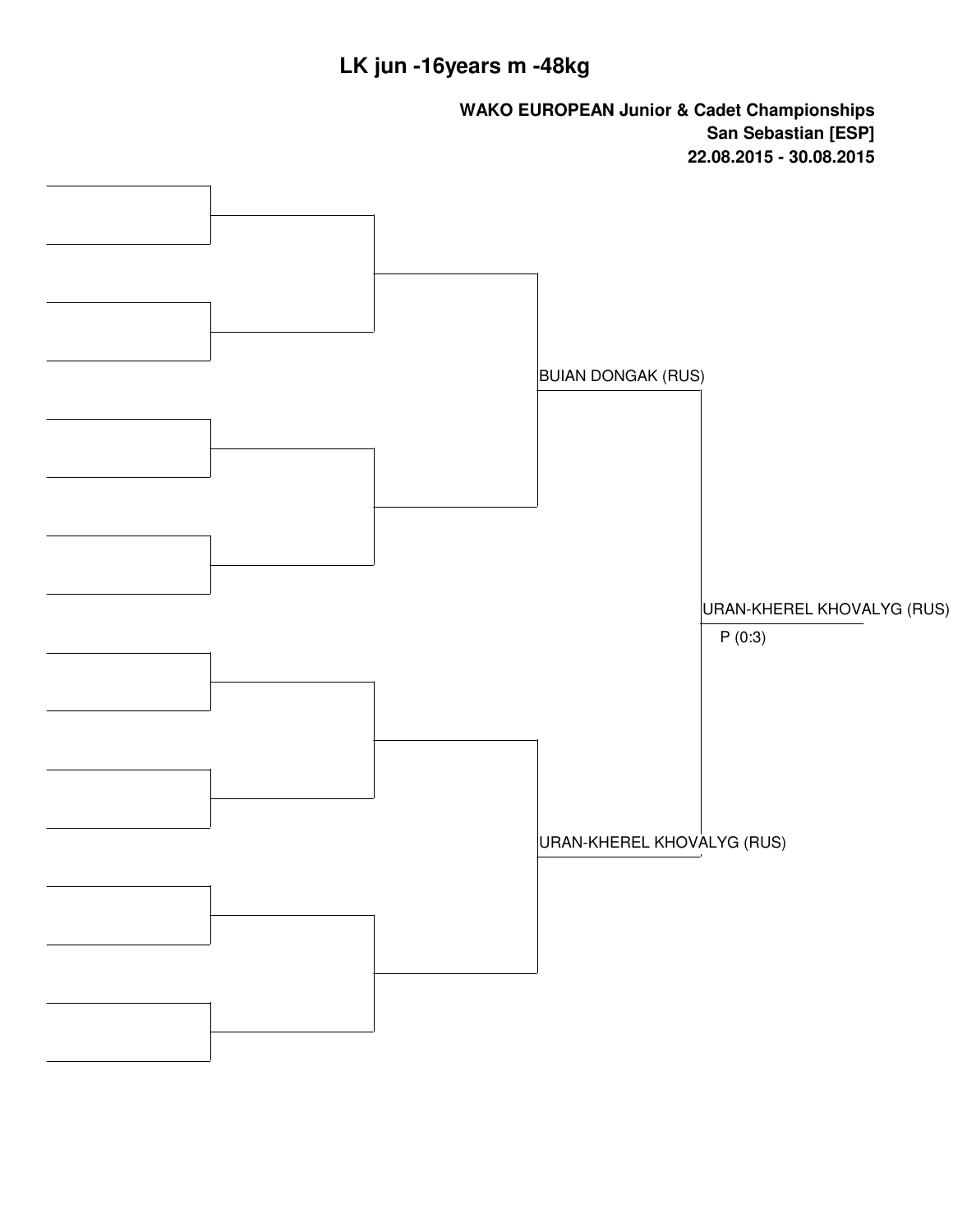### **LK jun -16years m -51kg**

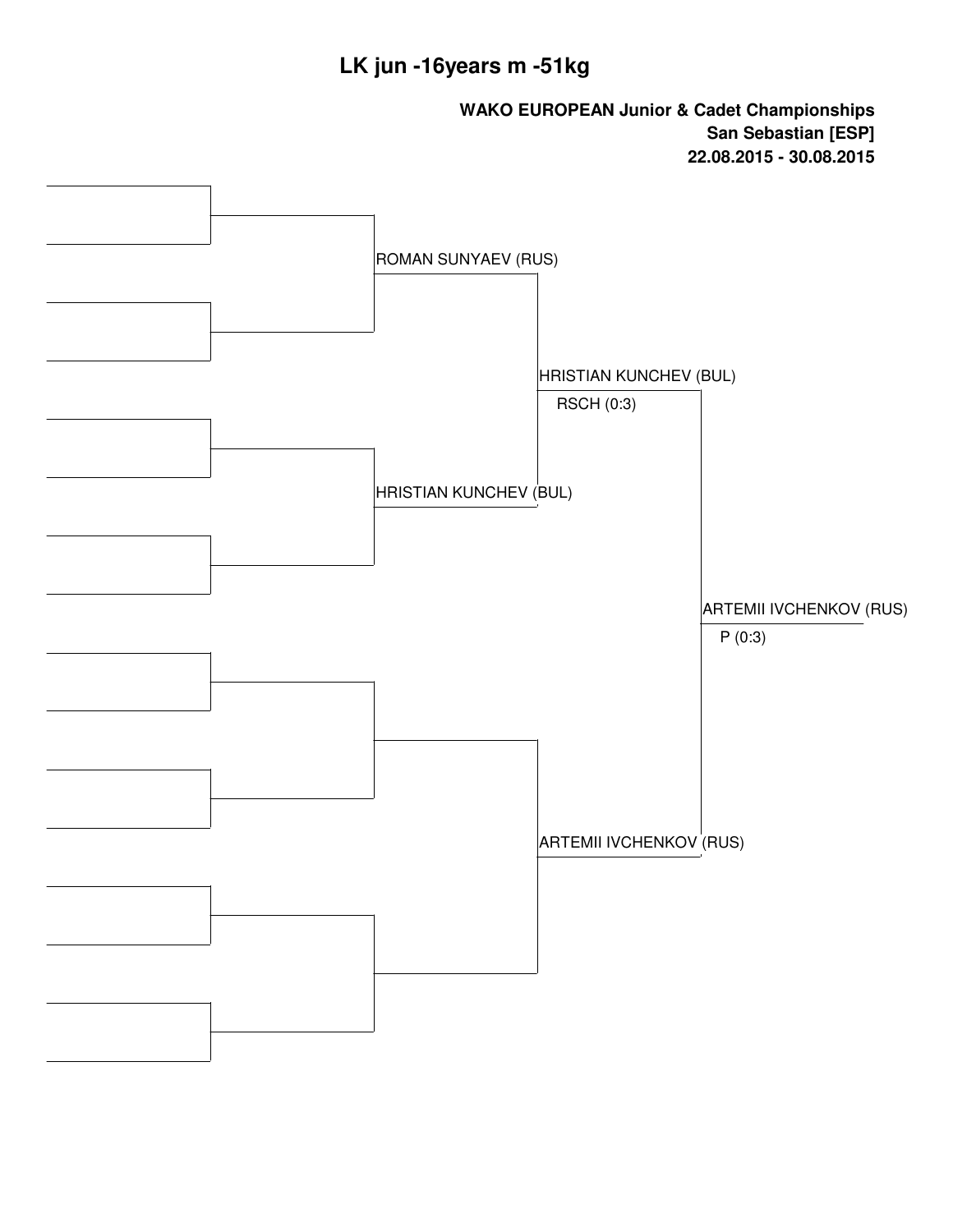# **LK jun -16years m -54kg**

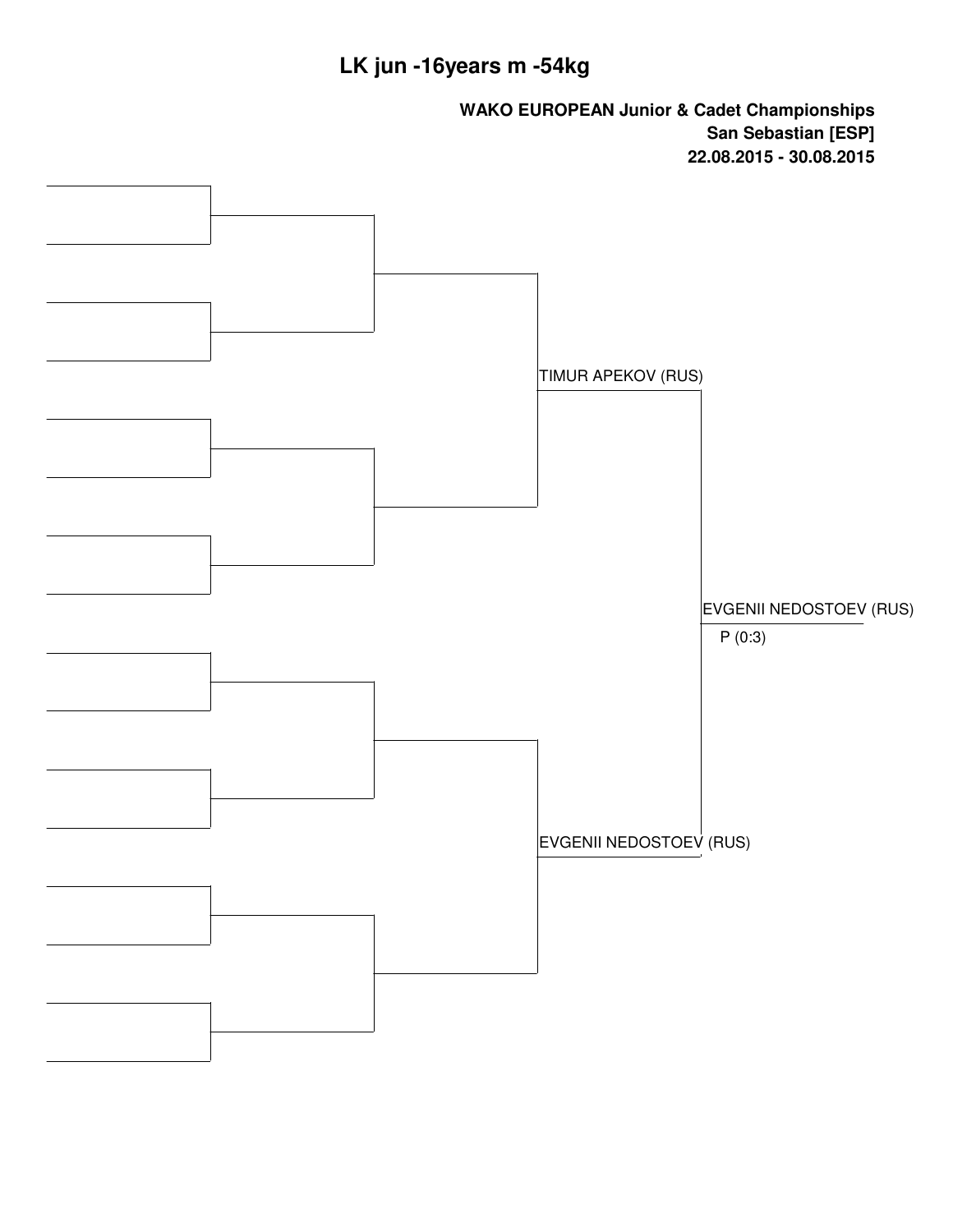# **LK jun -16years m -57kg**

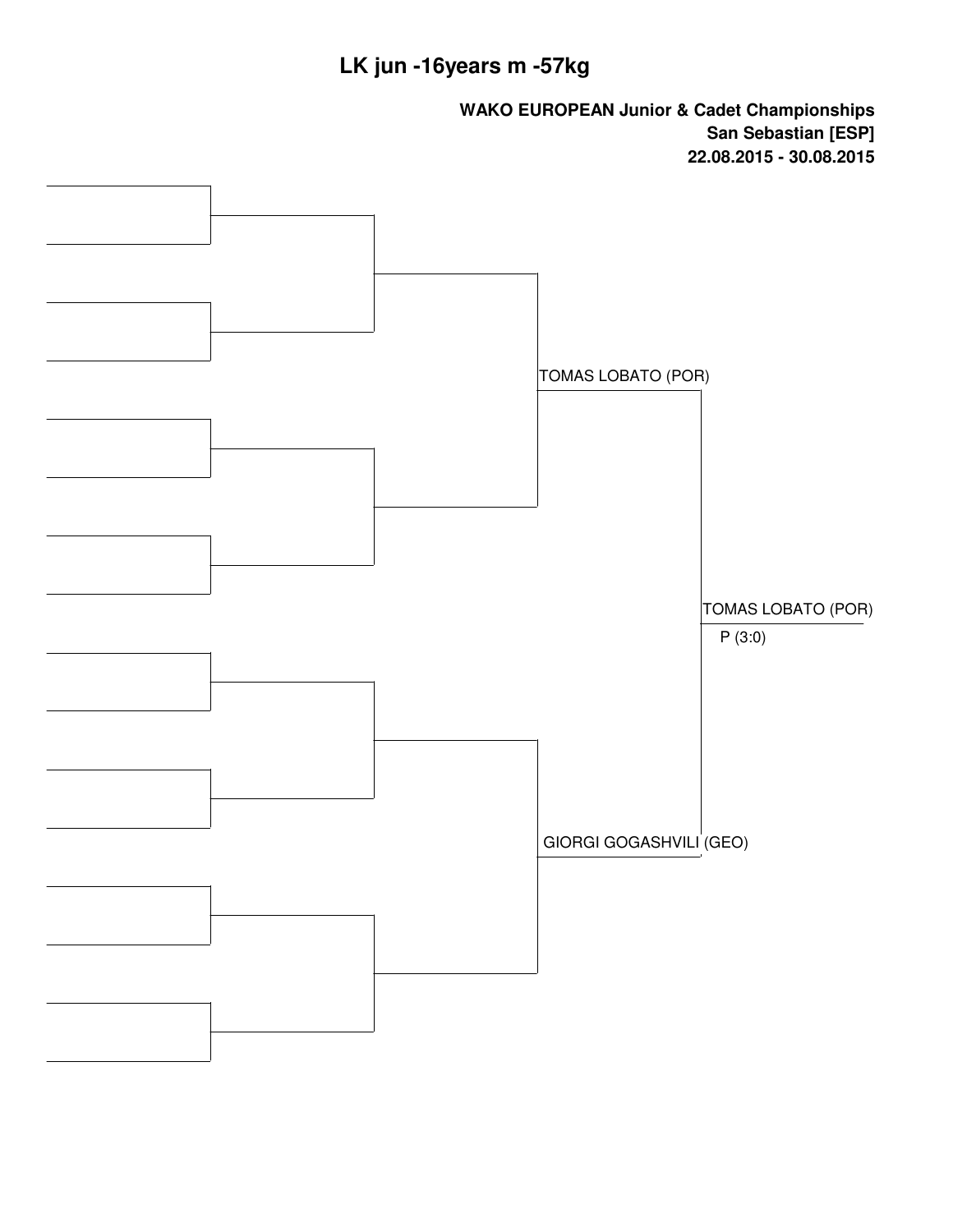### **LK jun -16years m -60kg**

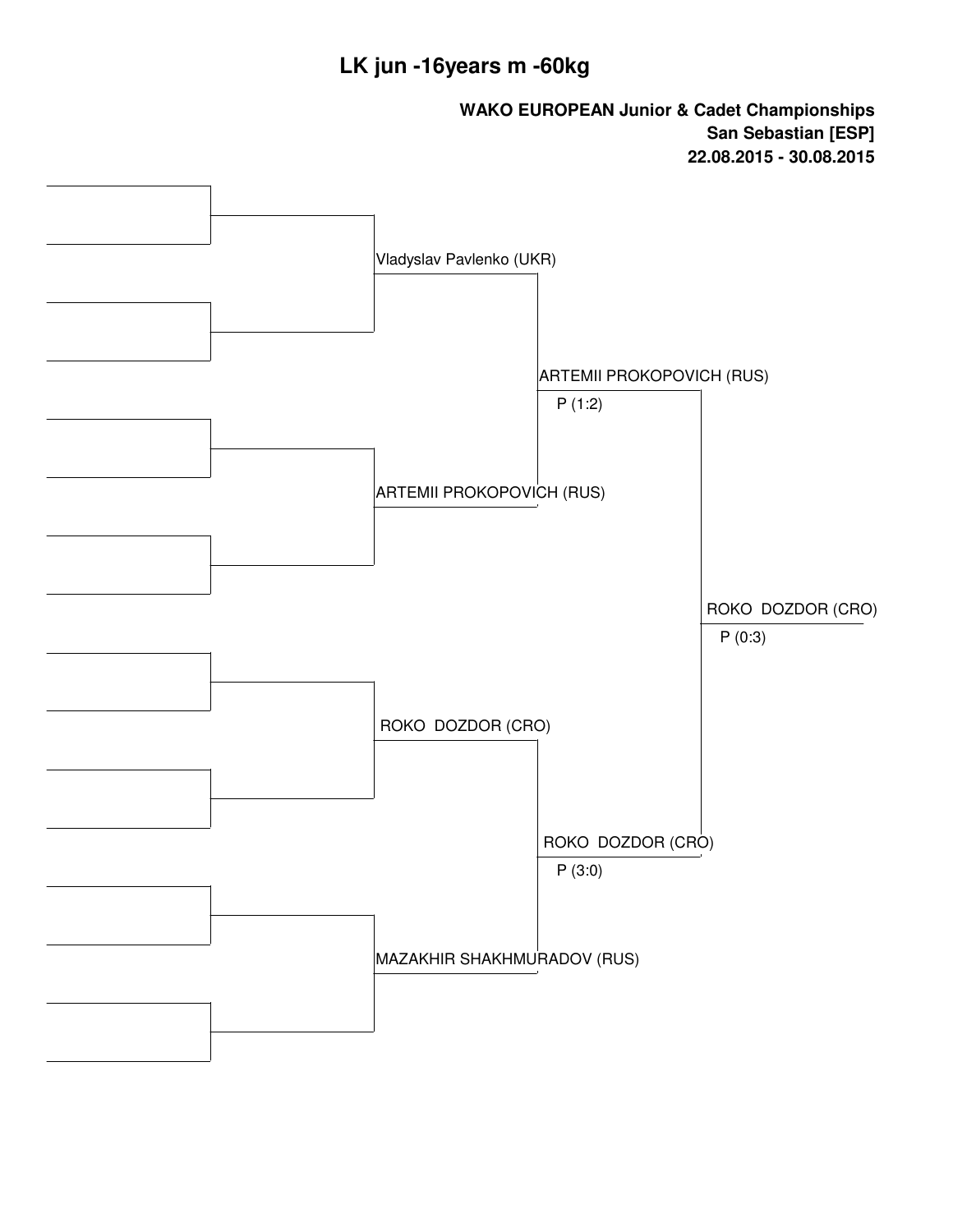### **LK jun -16years m -63,5kg**

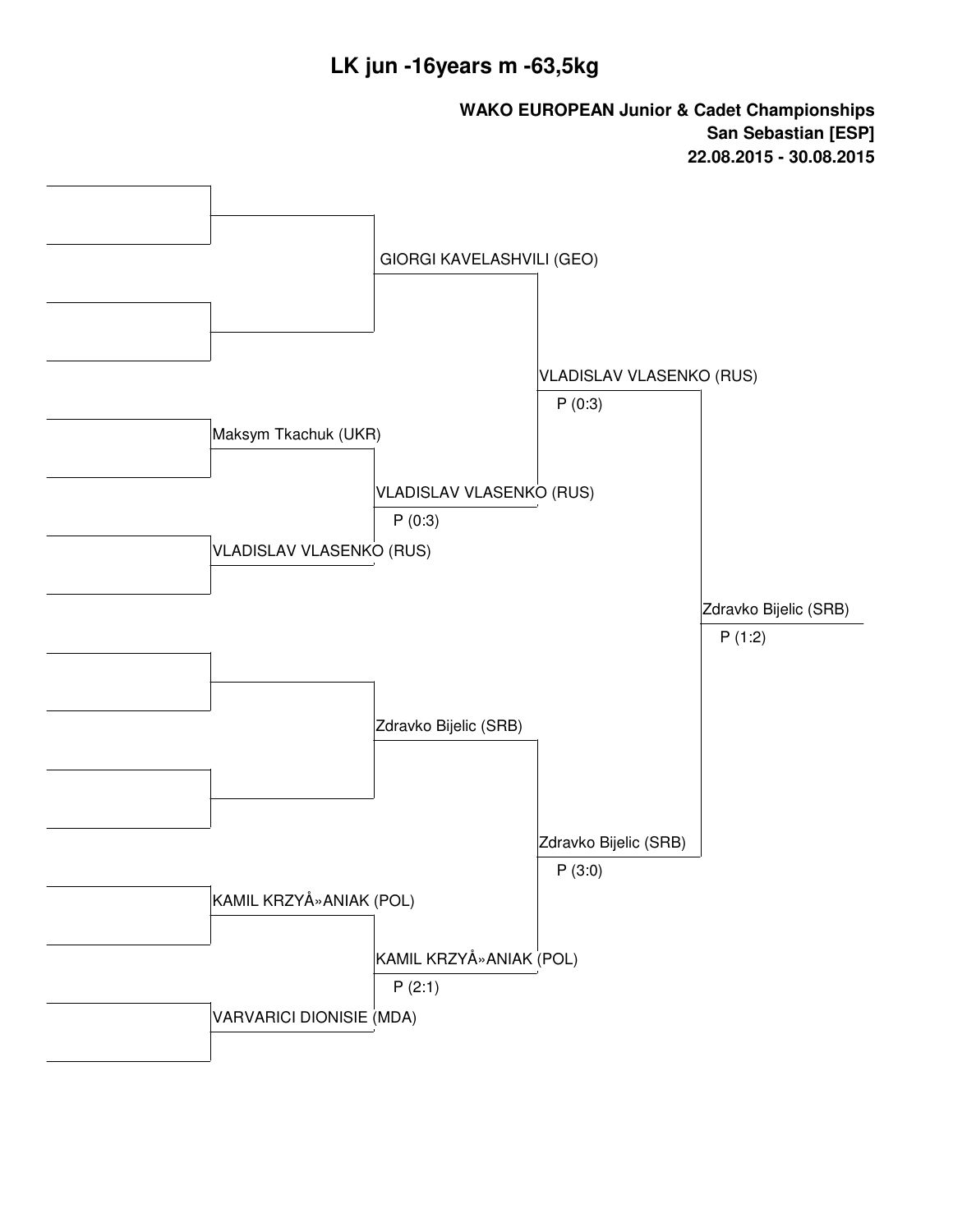### **LK jun -16years m -67kg**

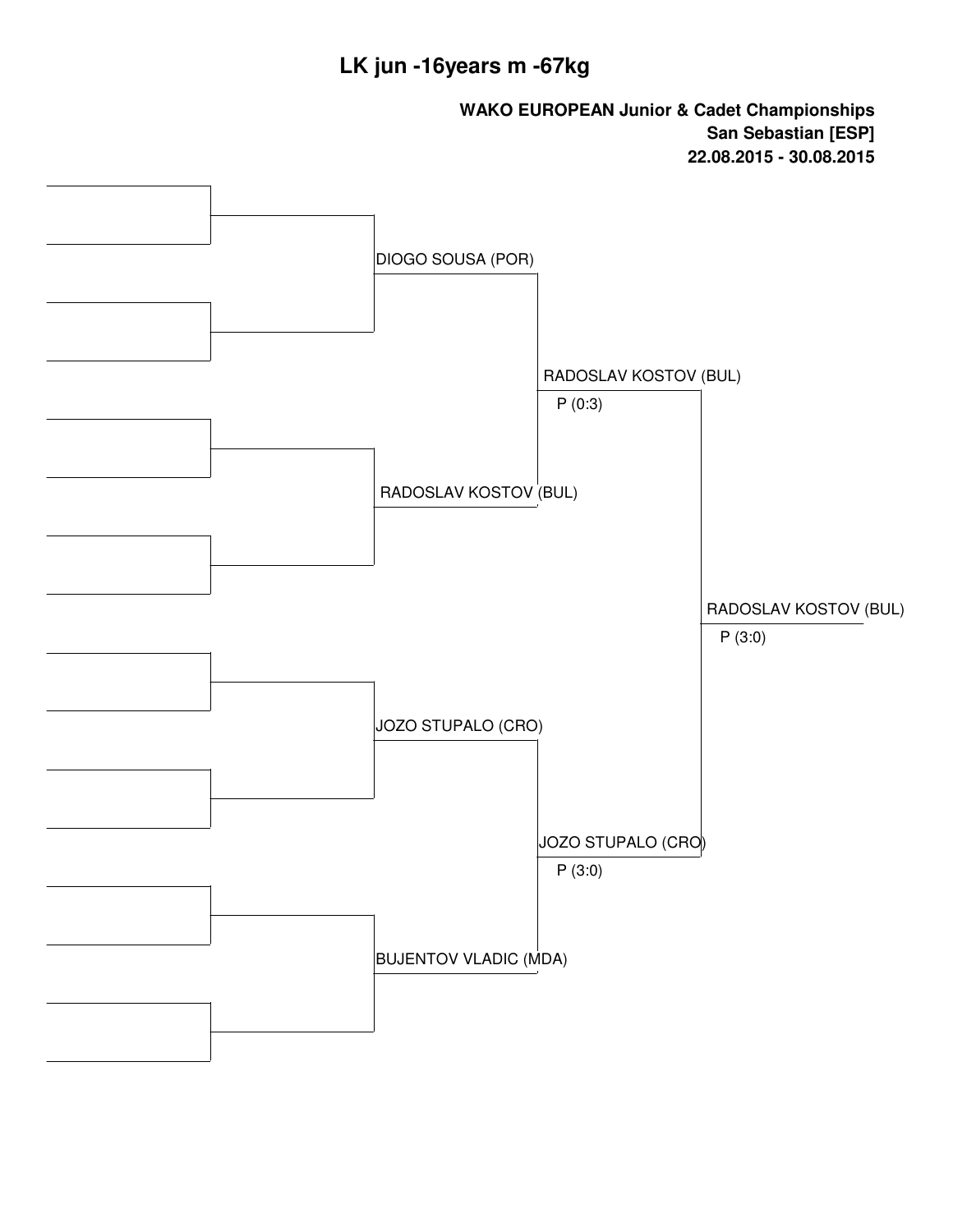## **LK jun -16years m -71kg**

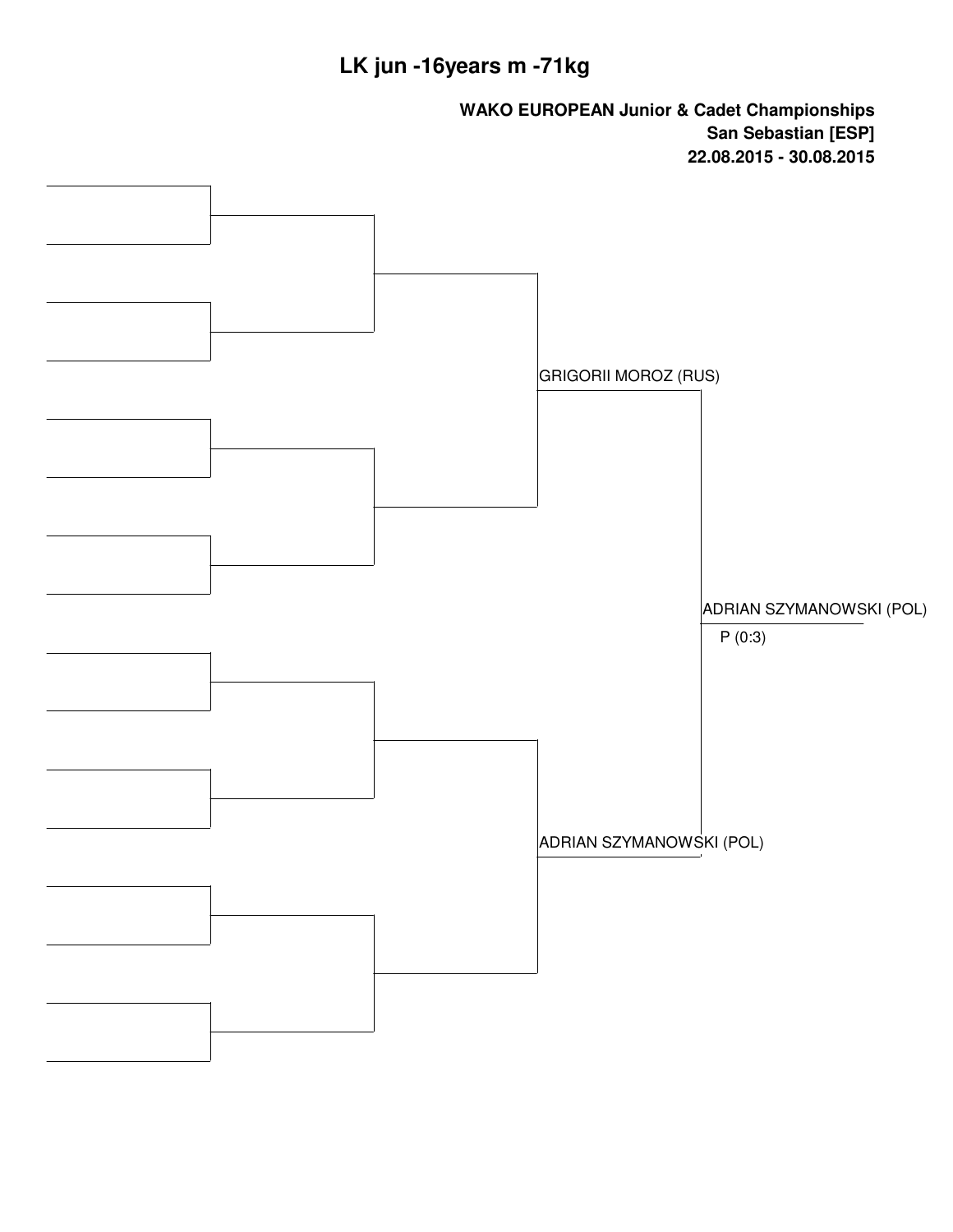### **LK jun -16years m -75kg**

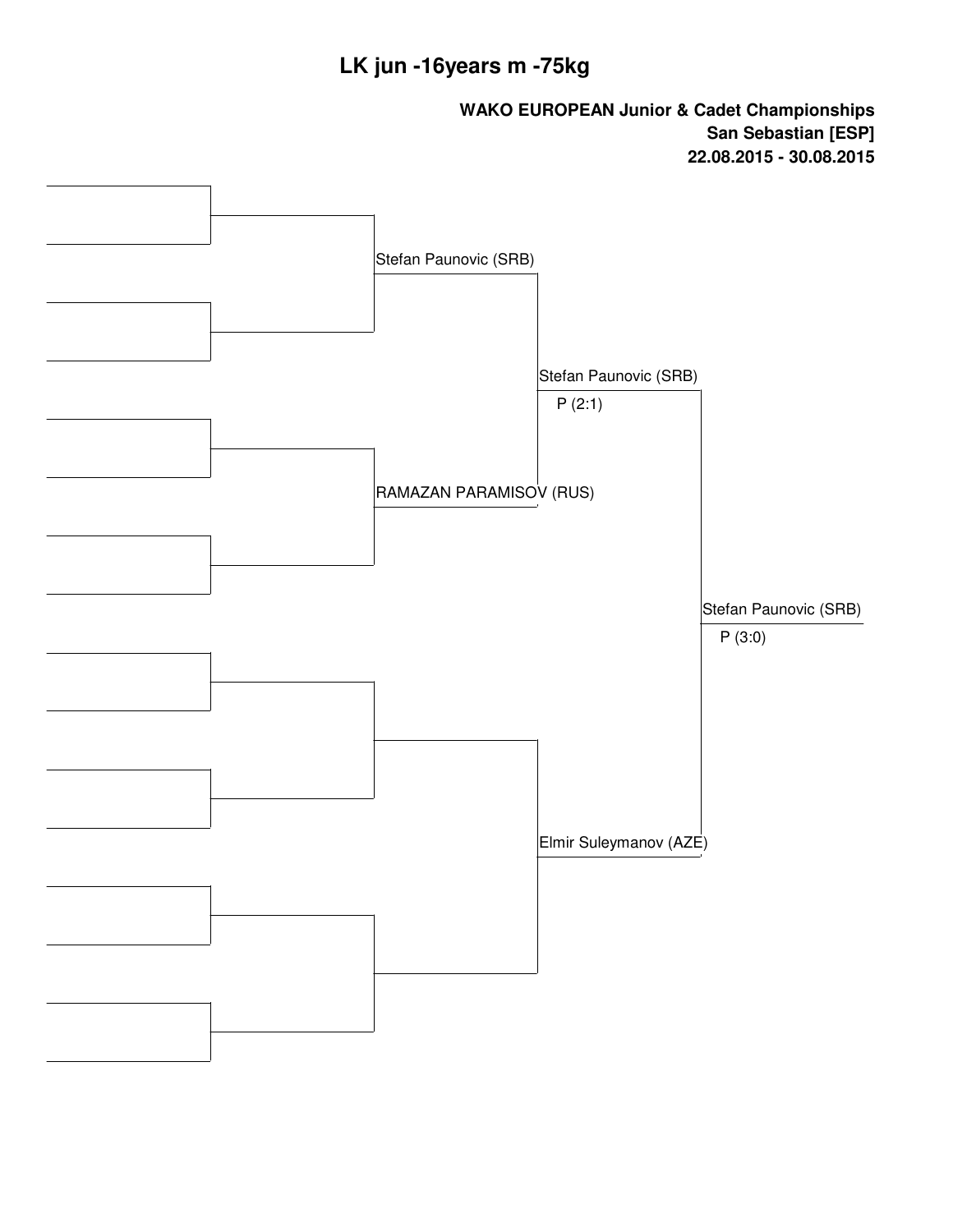### **LK jun -16years m -81kg**

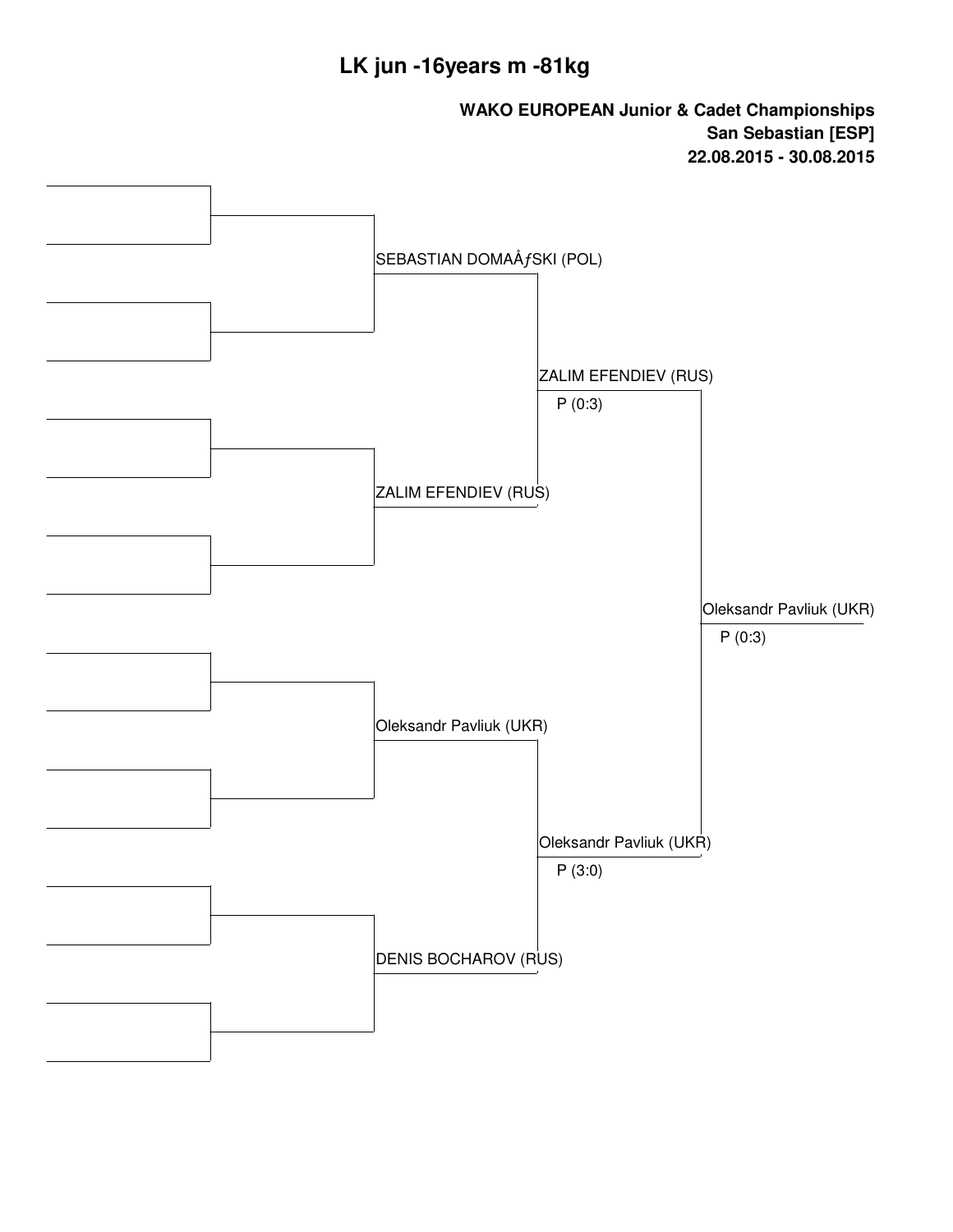## **LK jun -16years m +81kg**

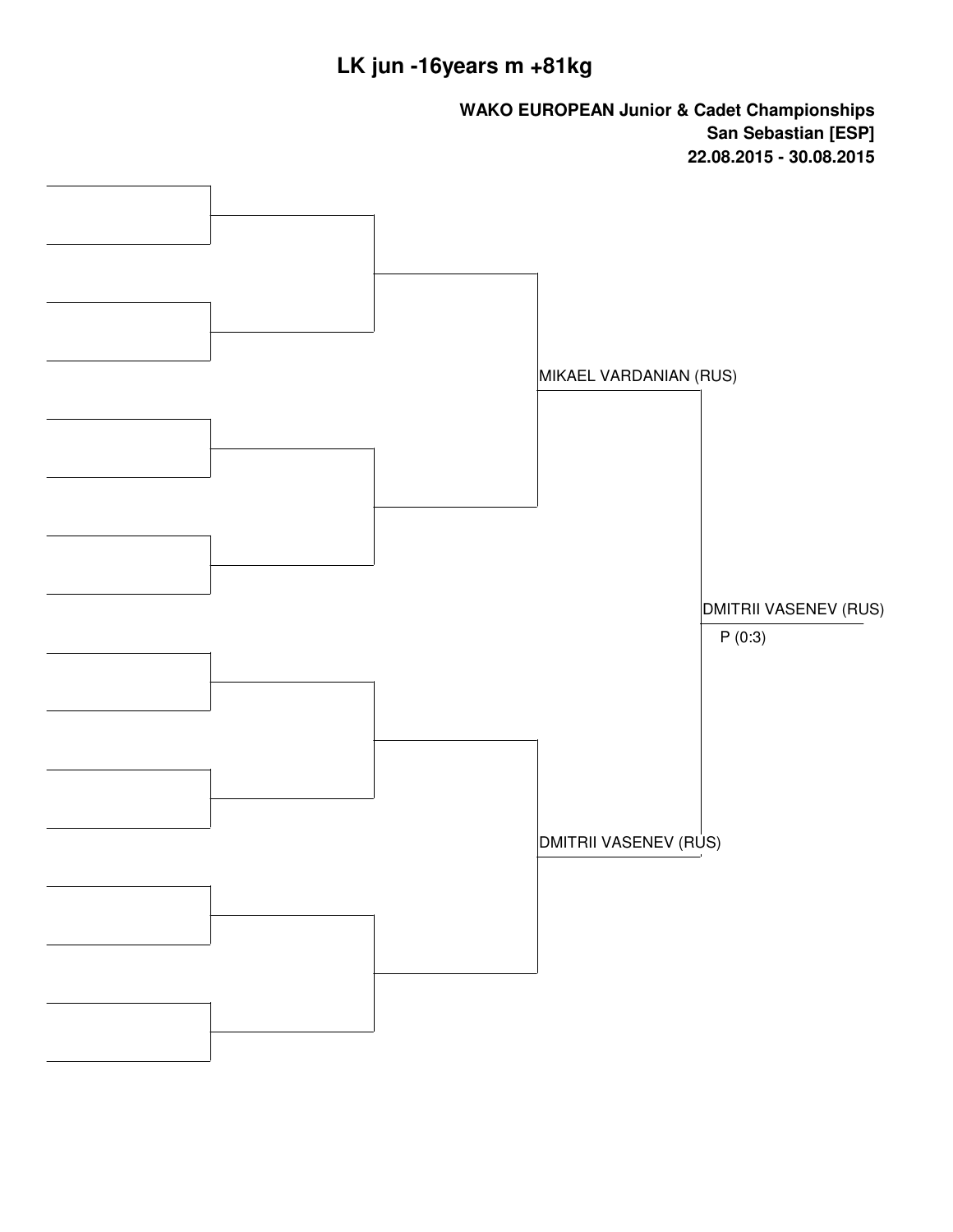### **LK jun -16years f -48kg**

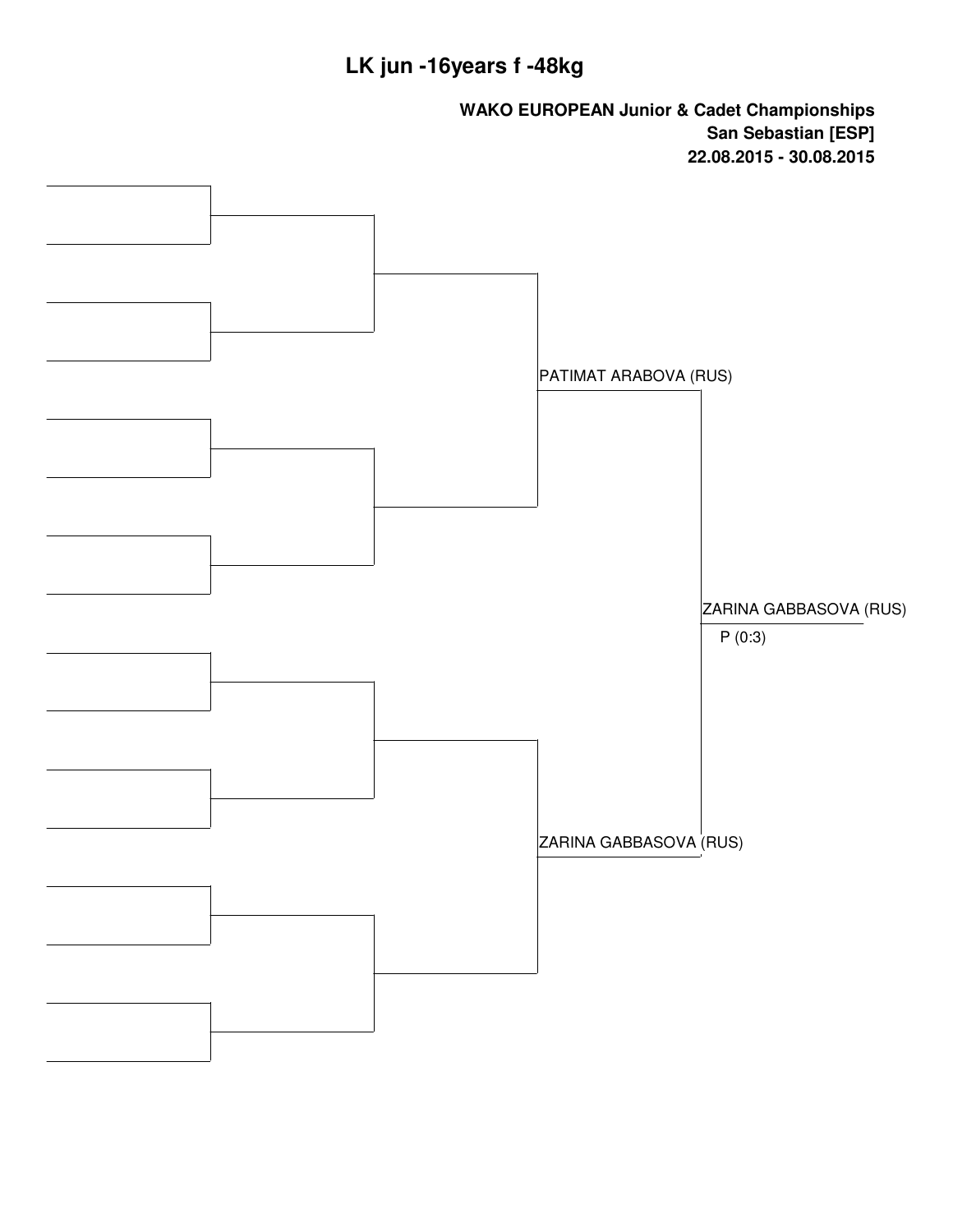### **LK jun -16years f -52kg**

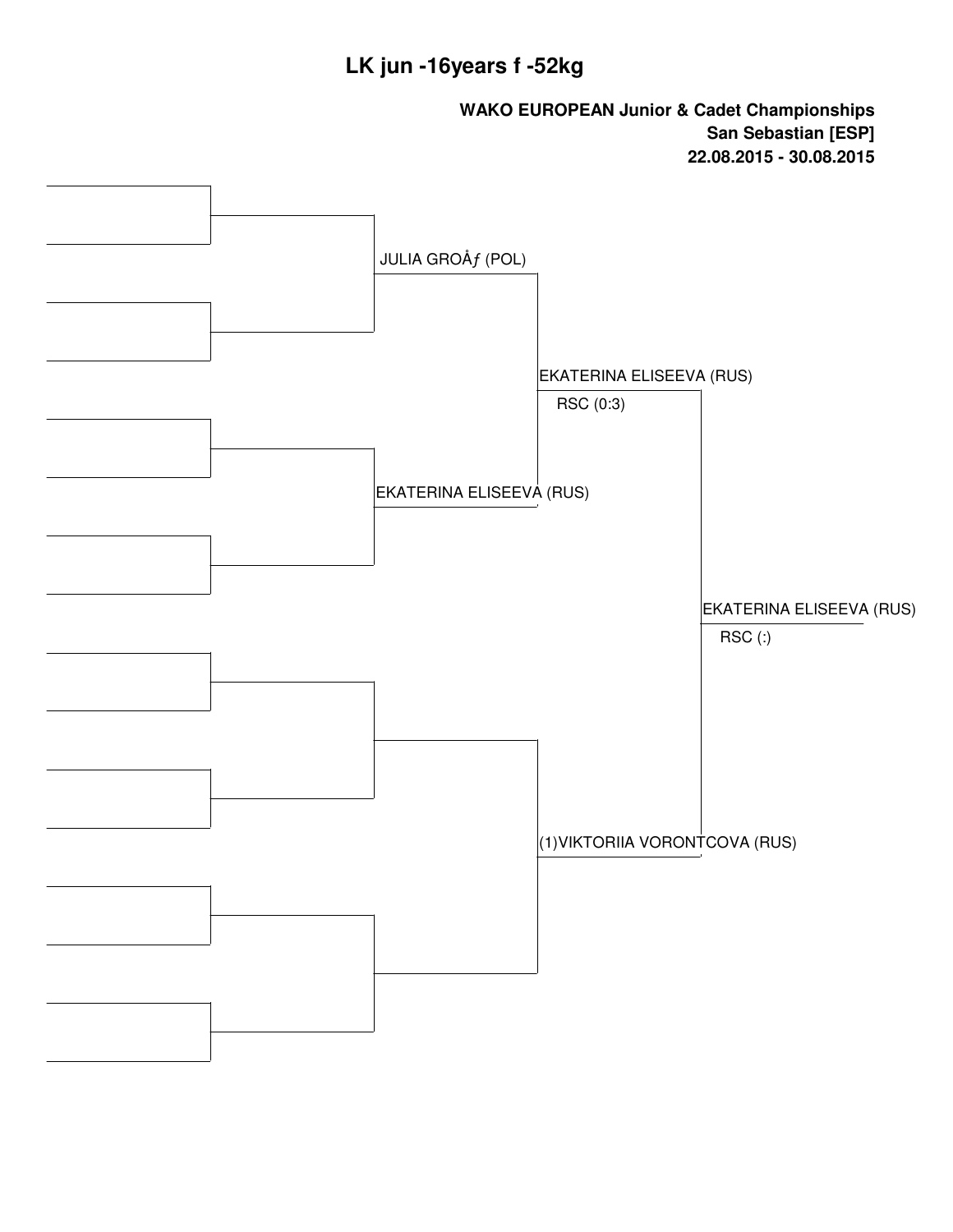### **LK jun -16years f -56kg**

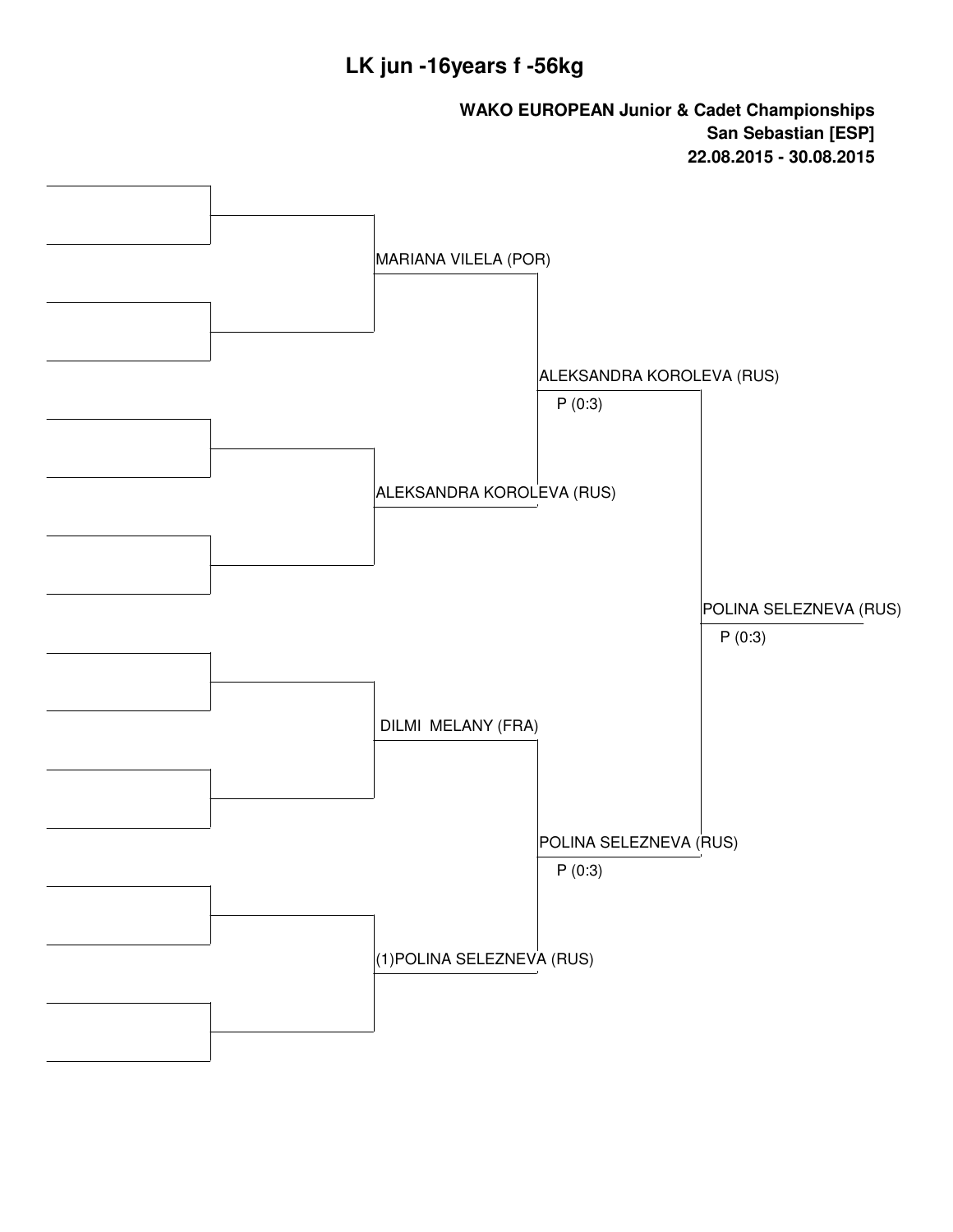### **LK jun -16years f +60kg**

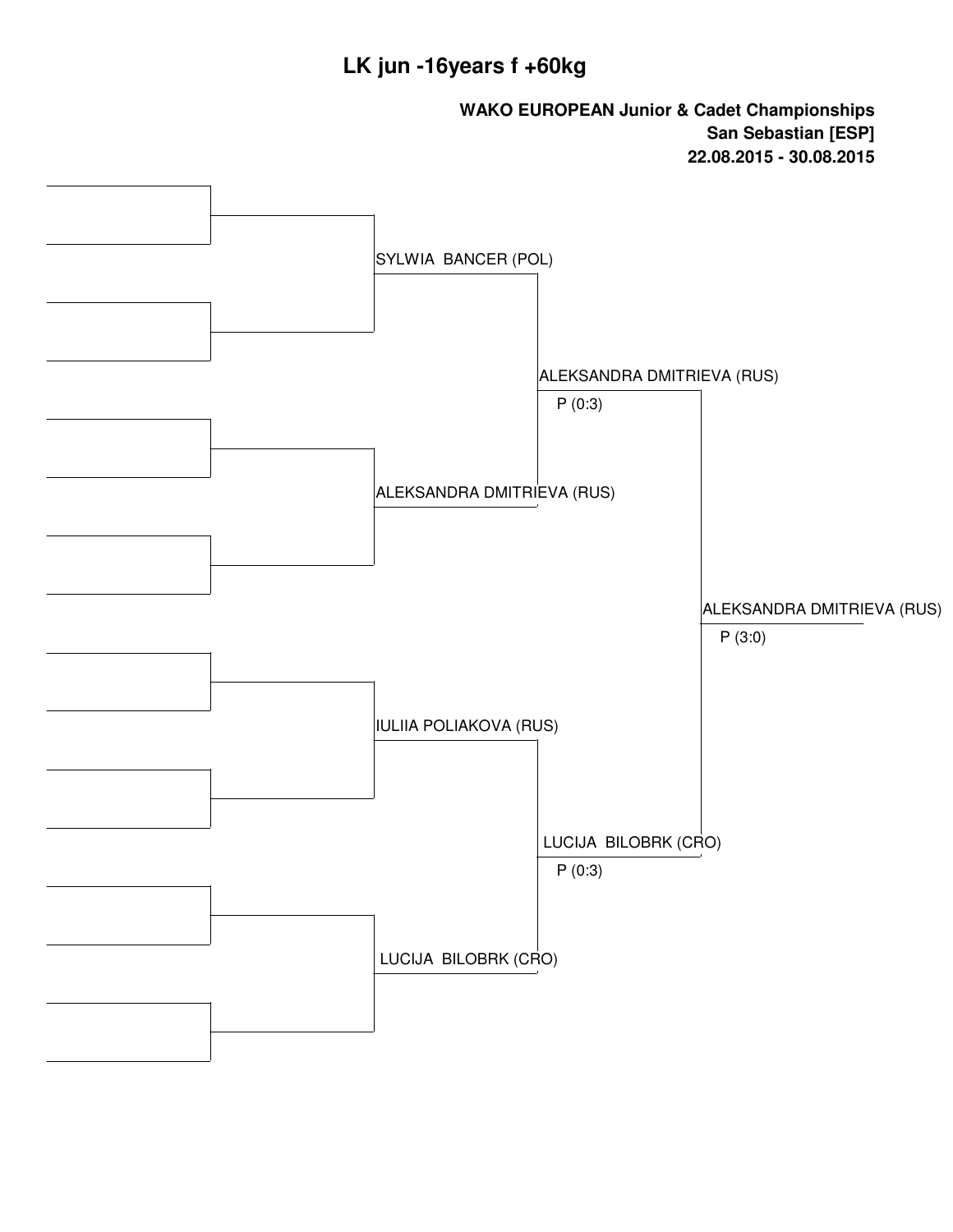## **LK jun m -51kg**

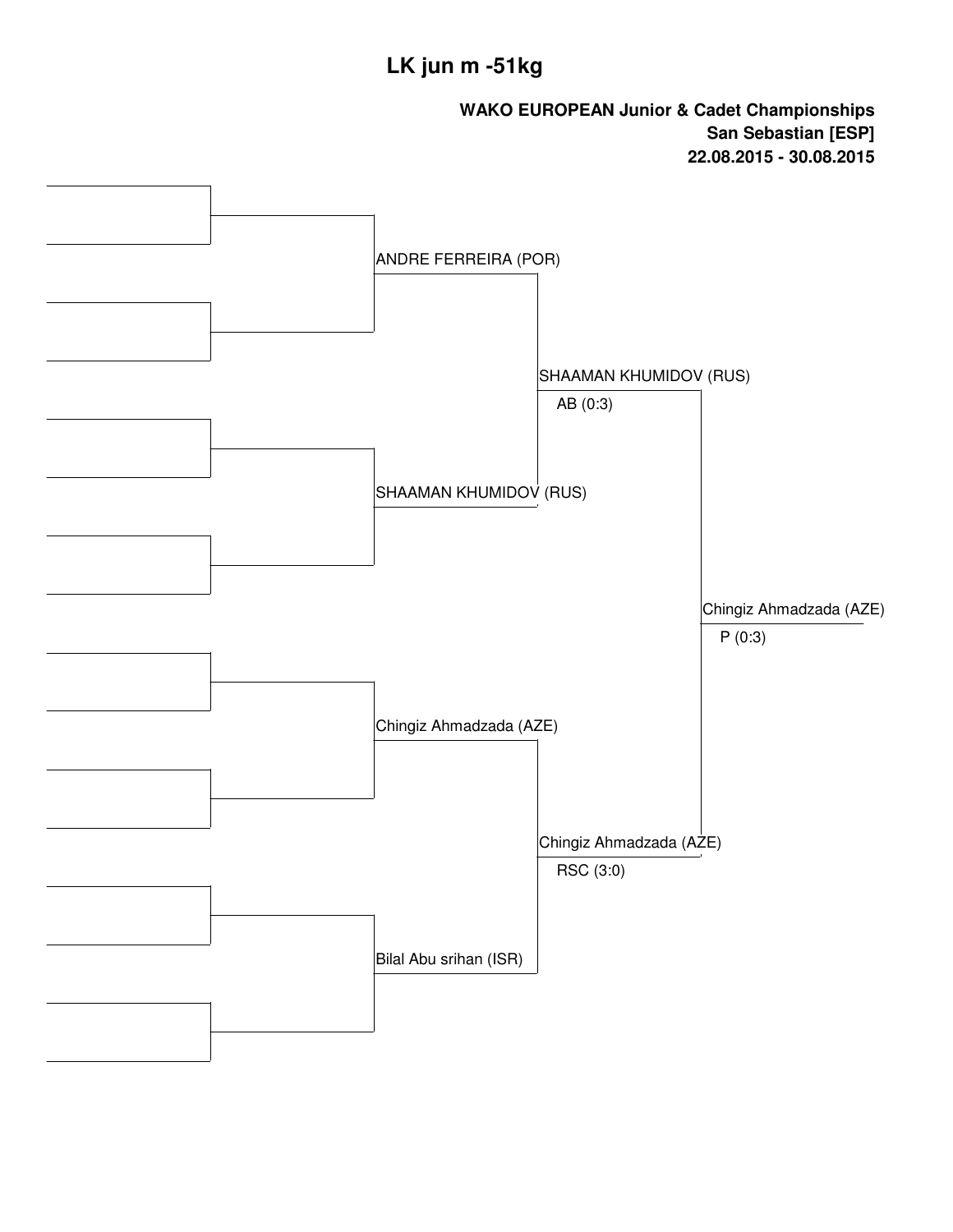## **LK jun m -54kg**

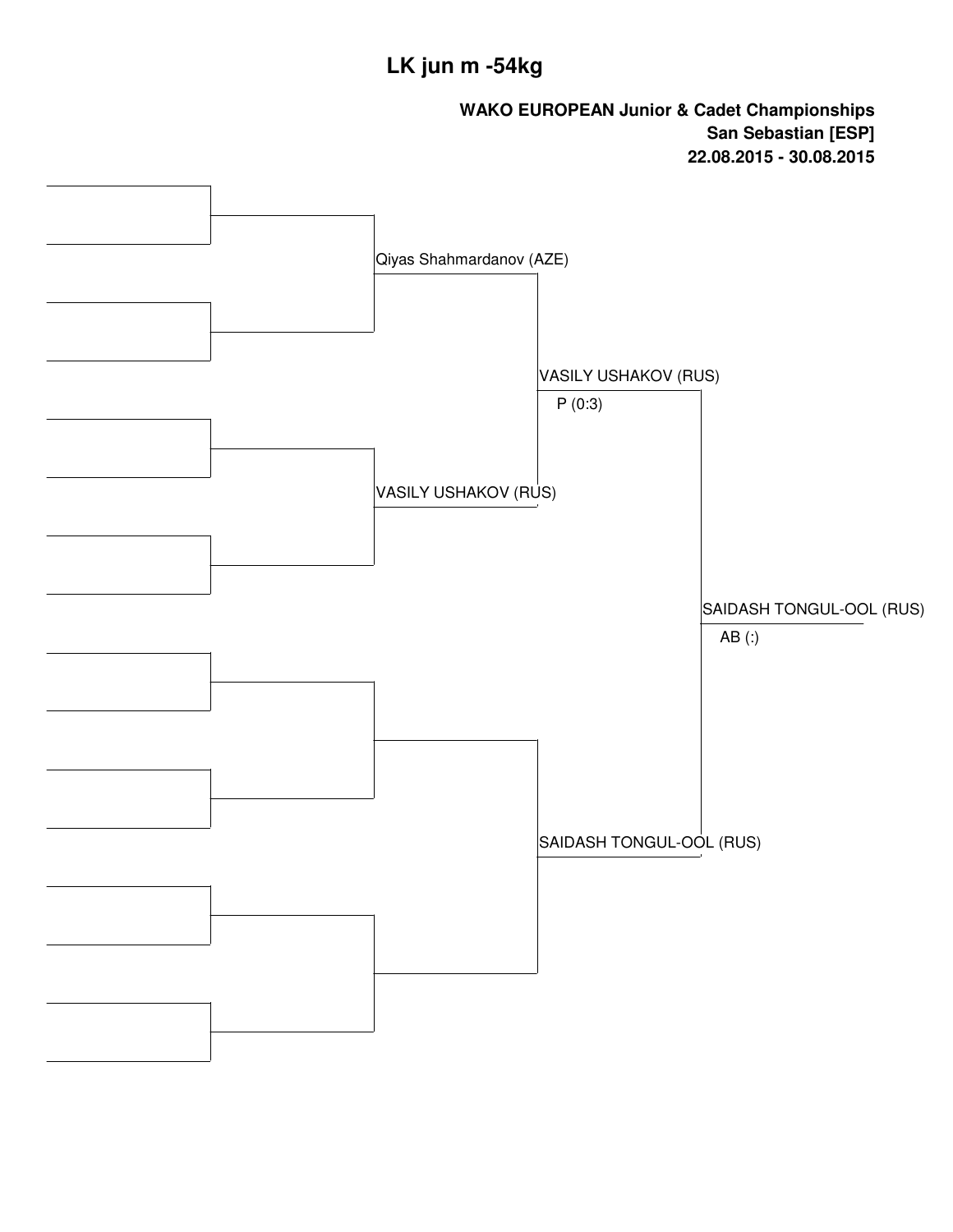## **LK jun m -57kg**

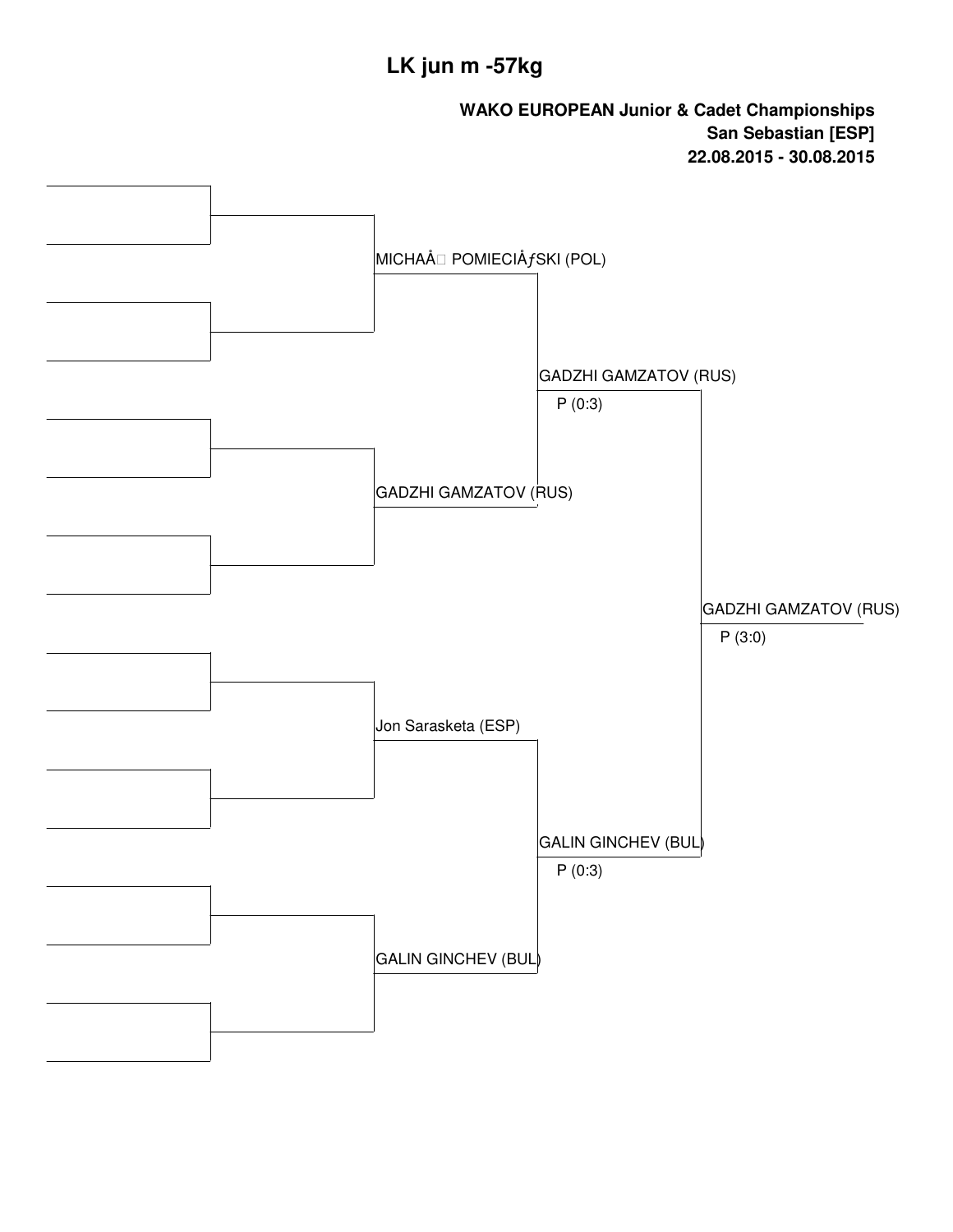### **LK jun m -60kg**

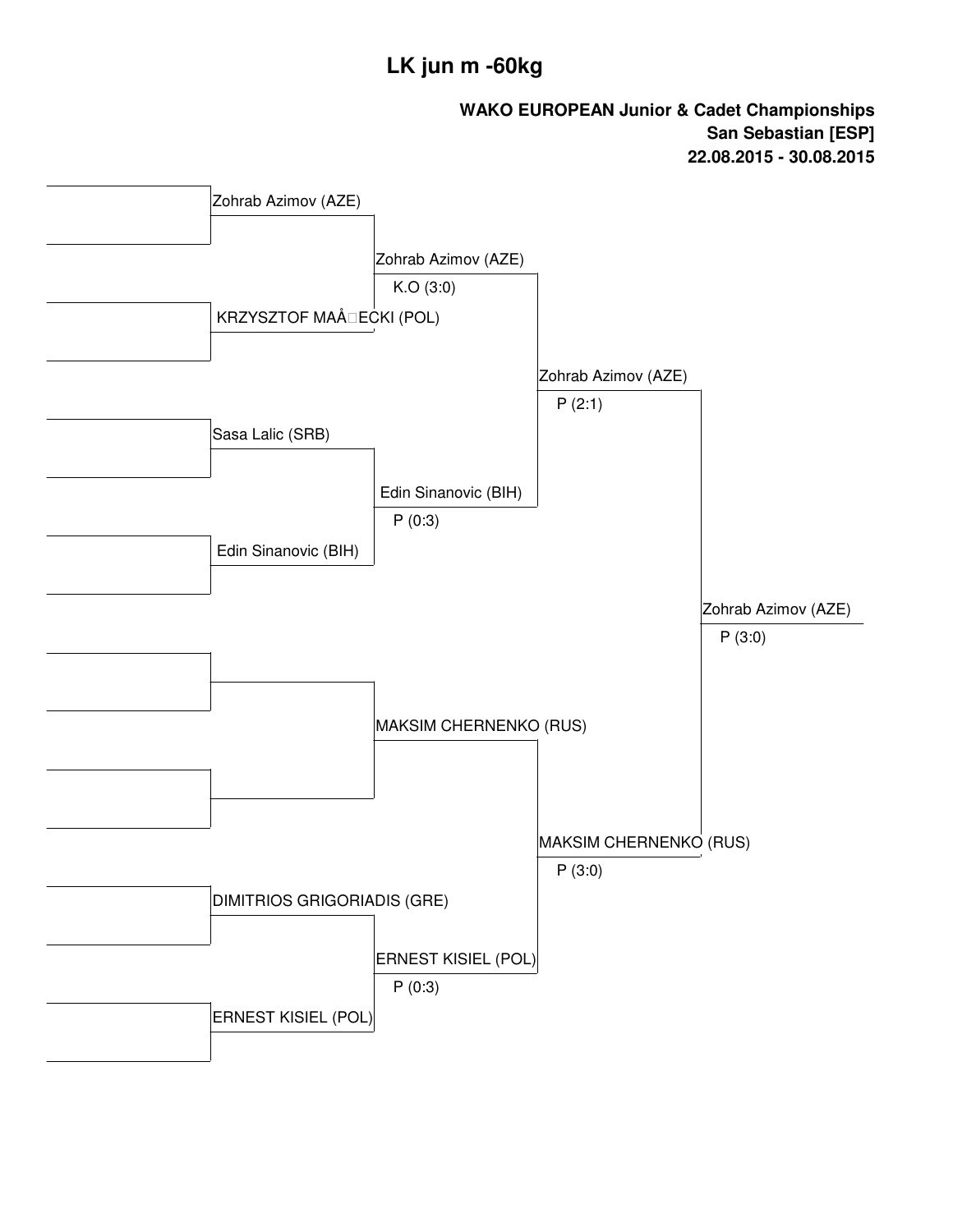## **LK jun m -63,5kg**

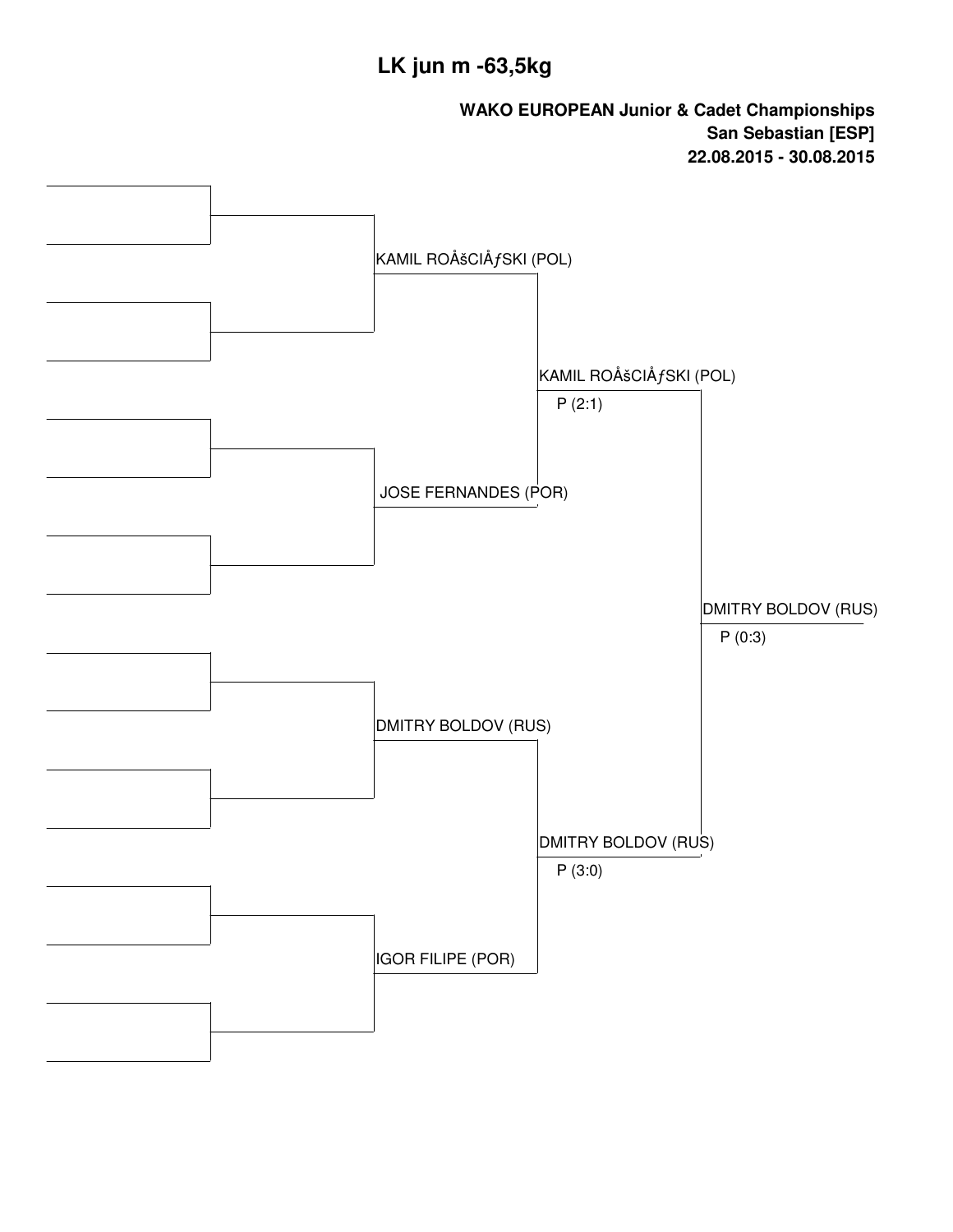### **LK jun m -67kg**

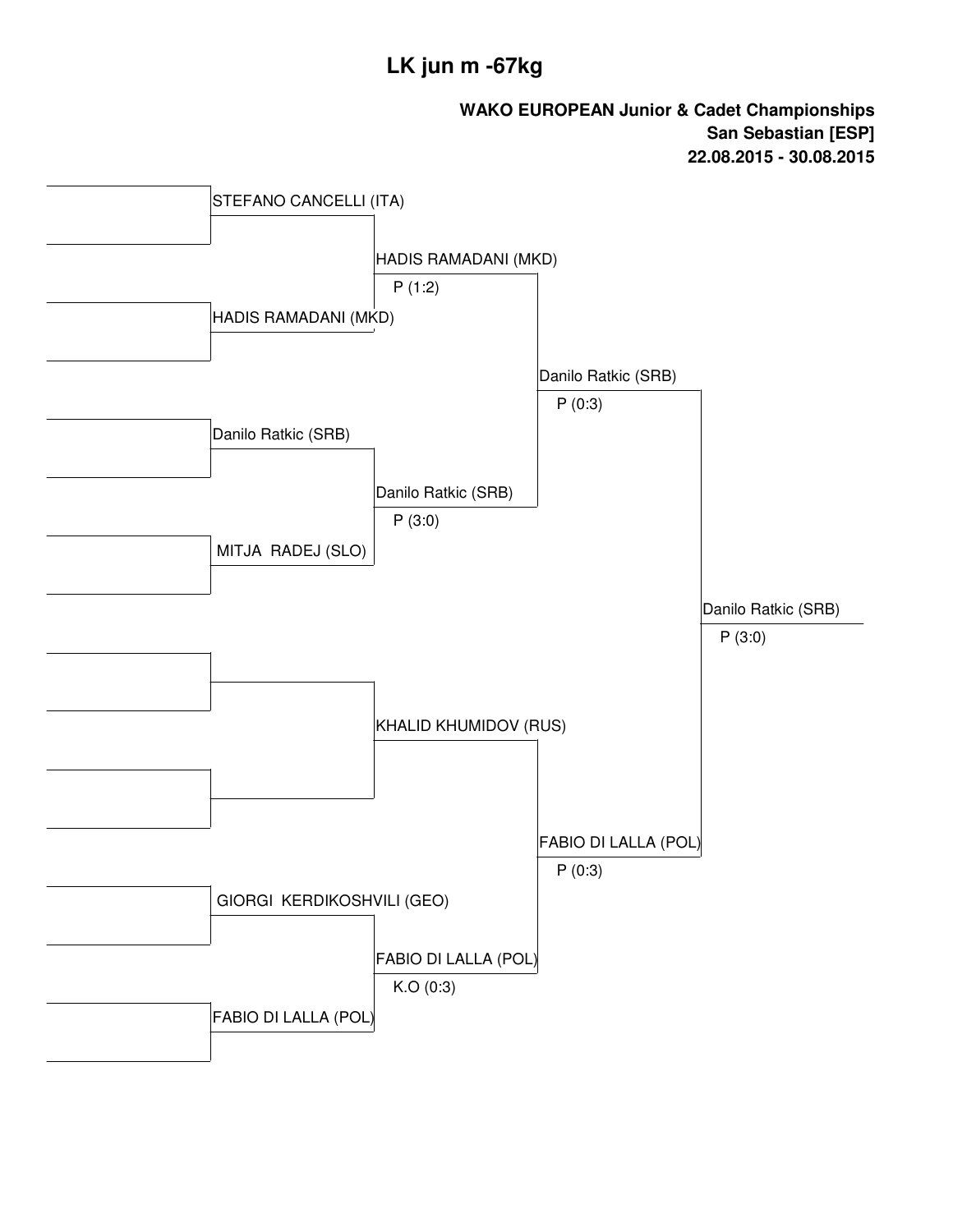### **LK jun m -71kg**

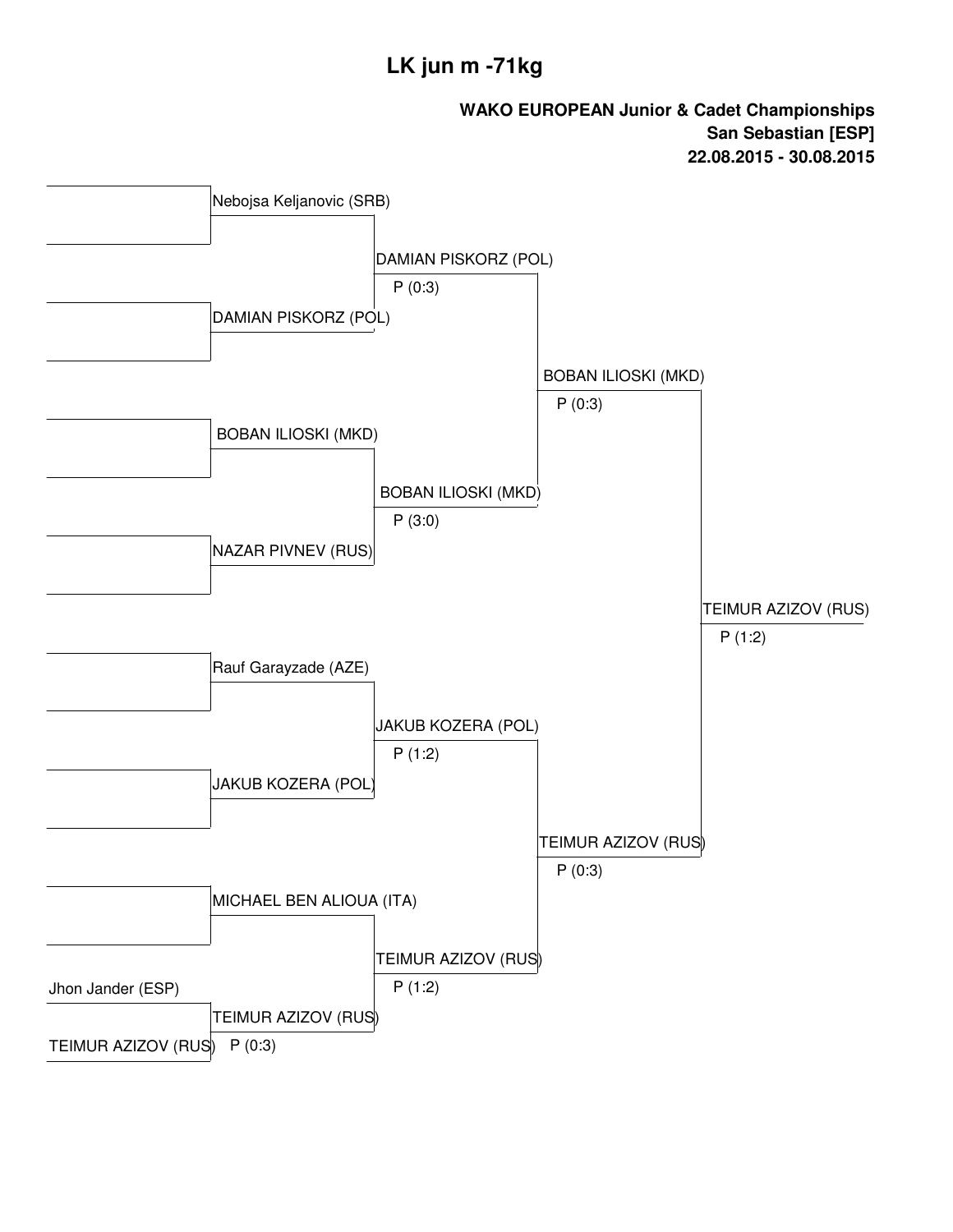### **LK jun m -75kg**

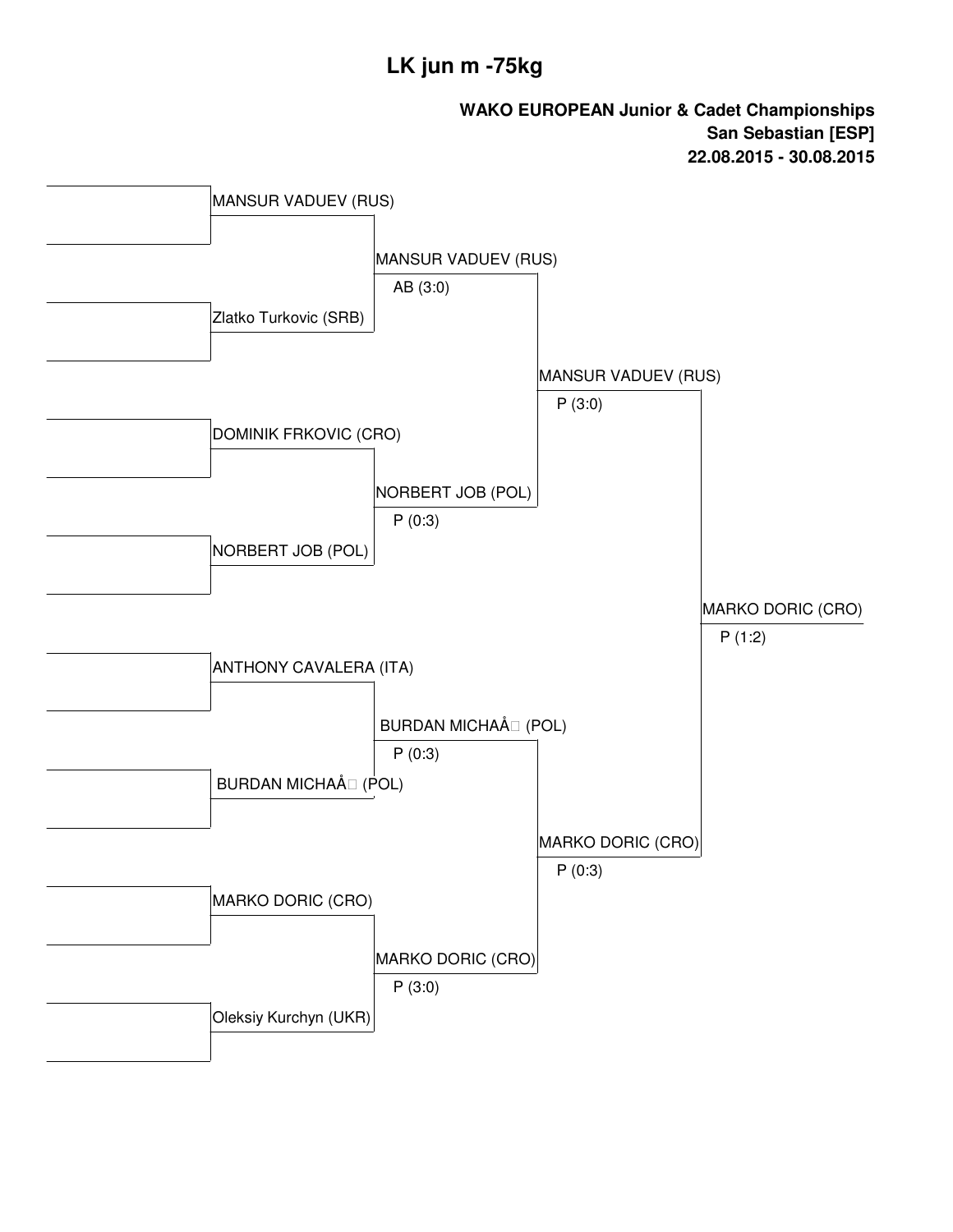## **LK jun m -81kg**

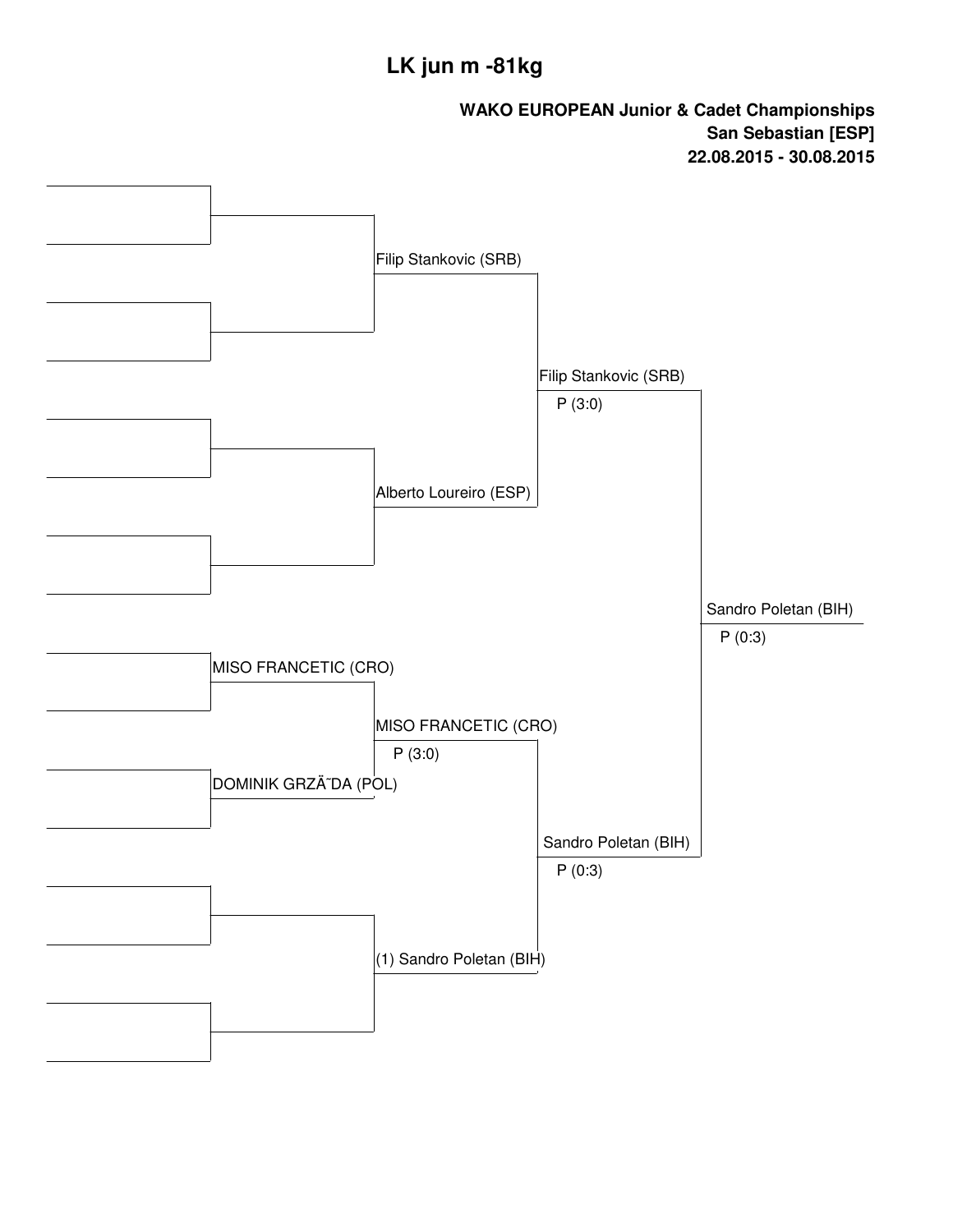# **LK jun m -86kg**

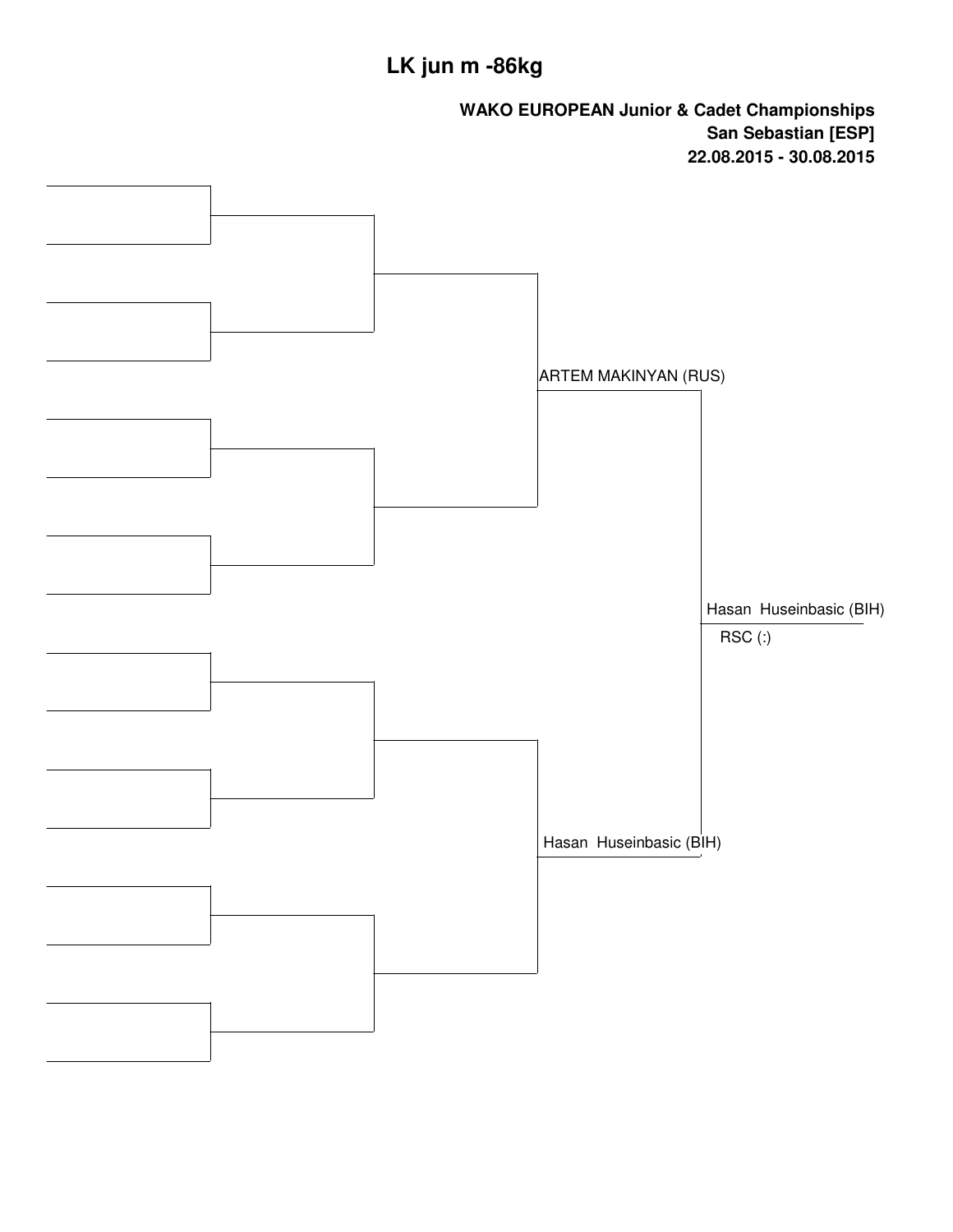### **LK jun f -48kg**

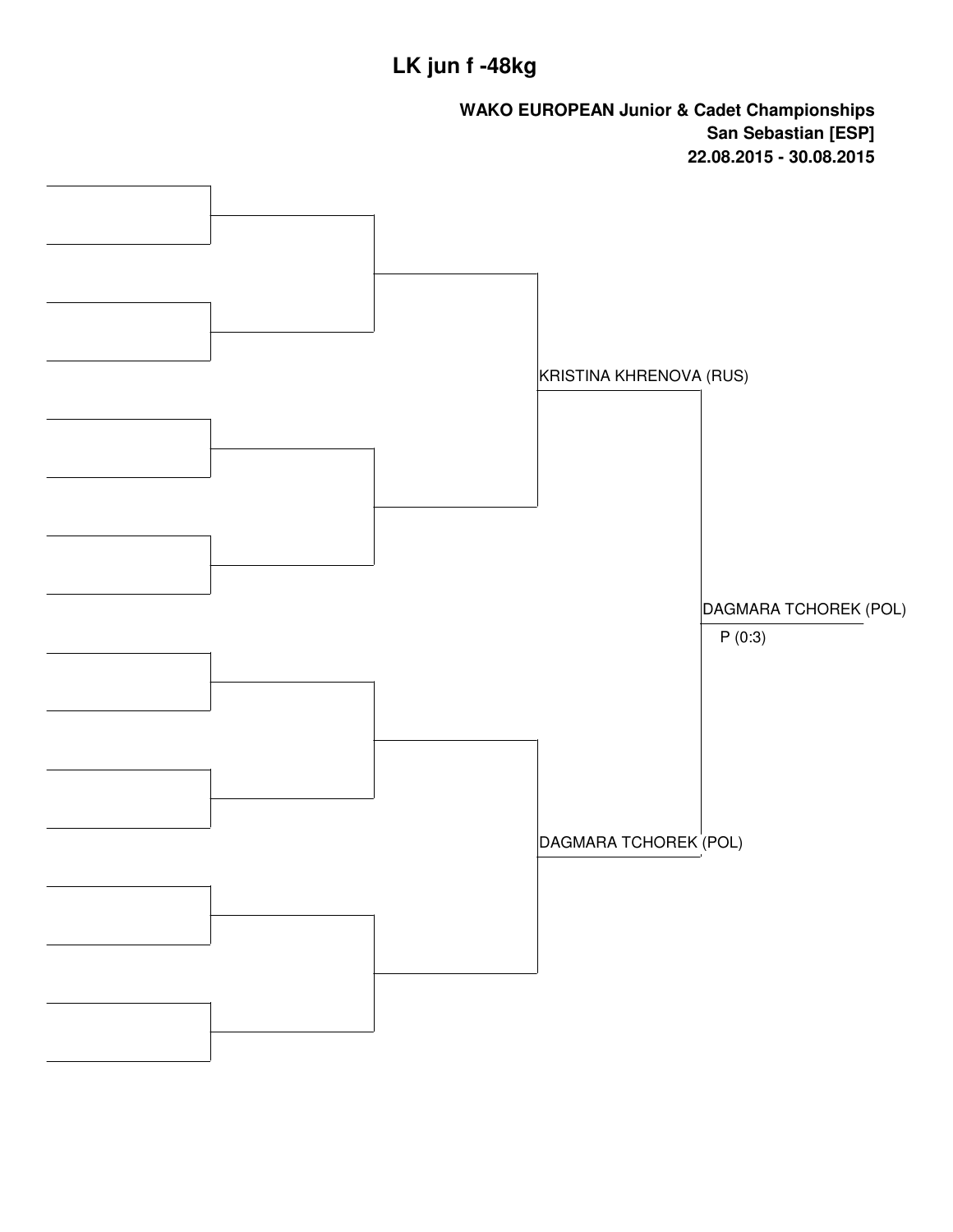### **LK jun f -52kg**

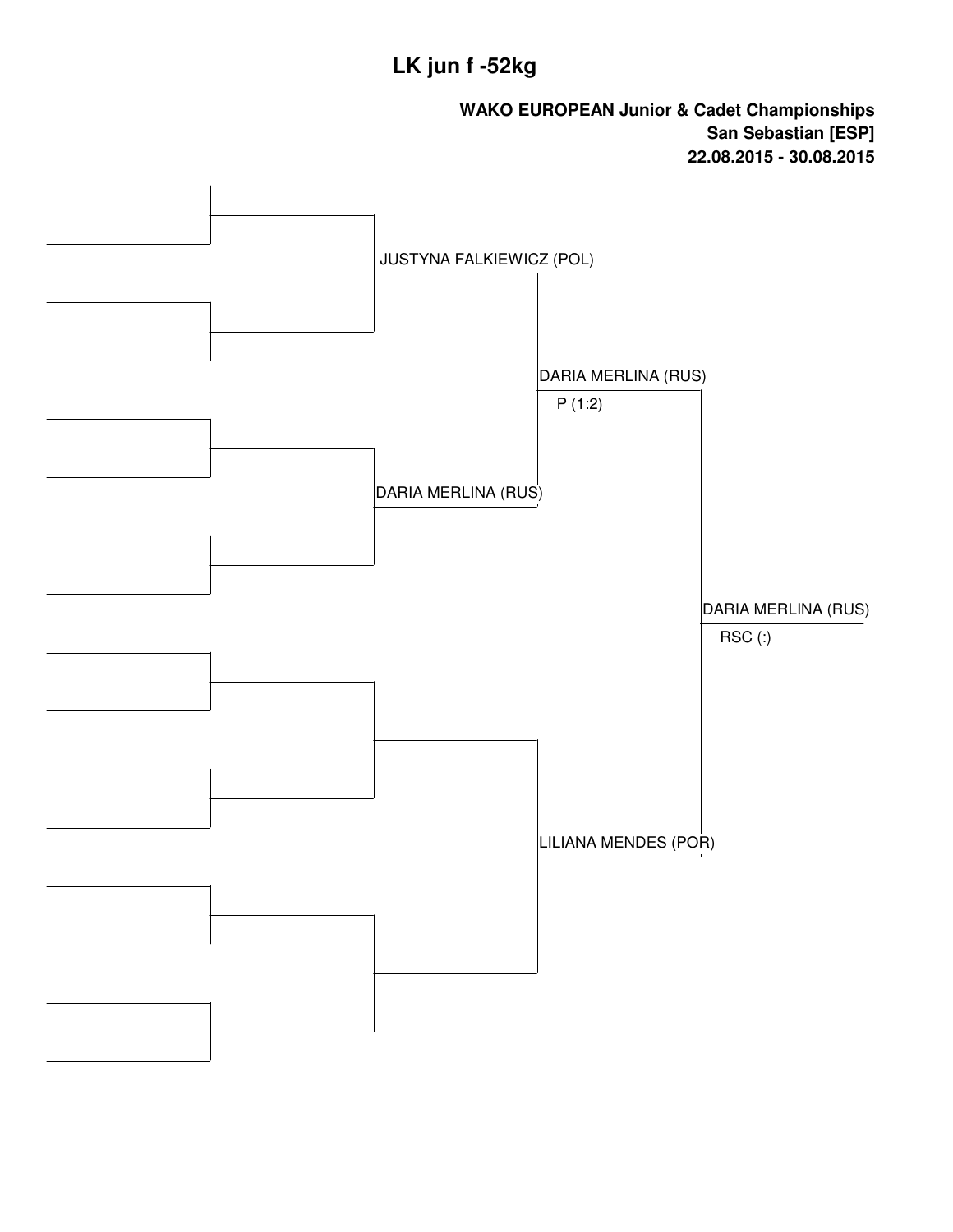### **LK jun f -56kg**

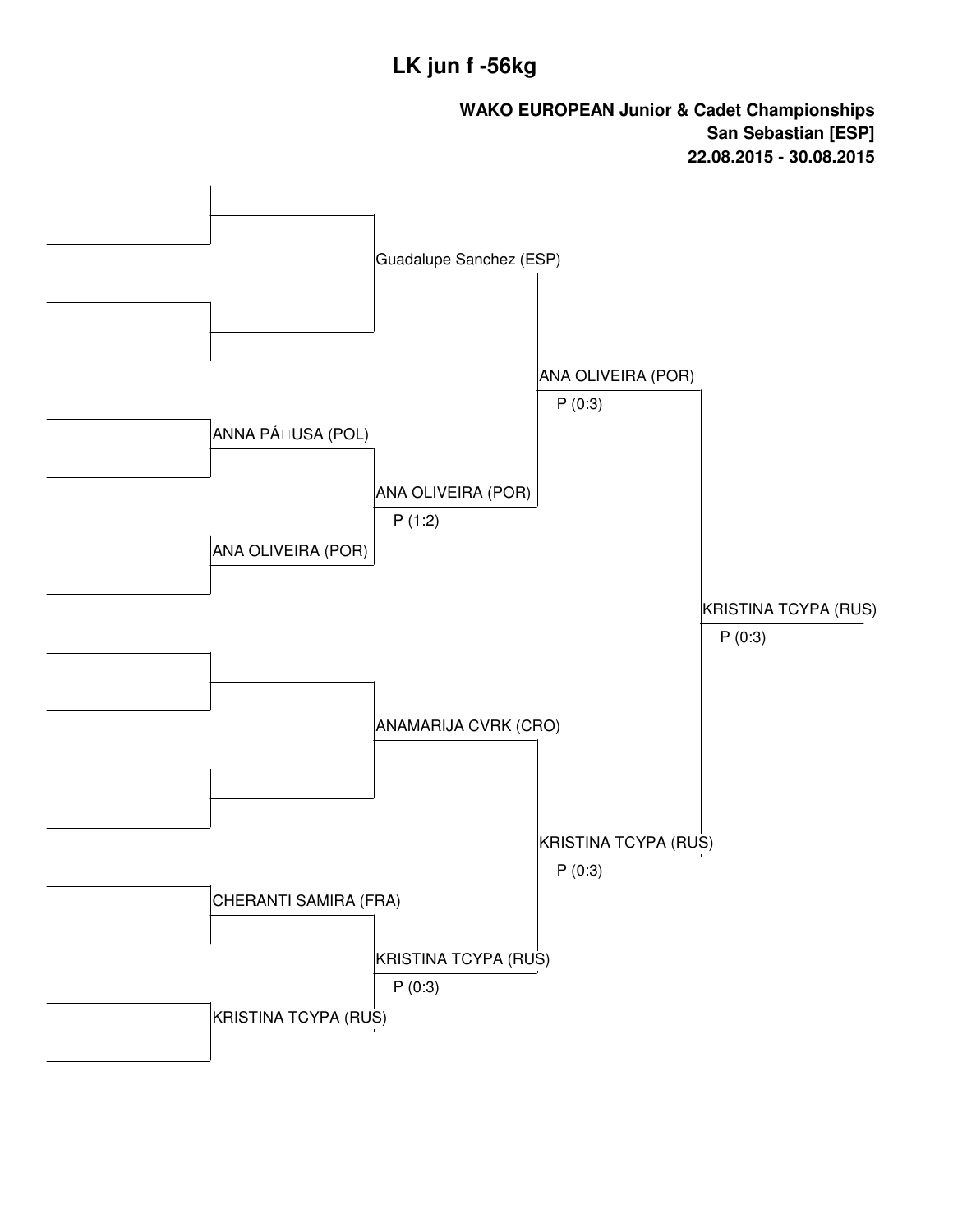## **LK jun f -60kg**